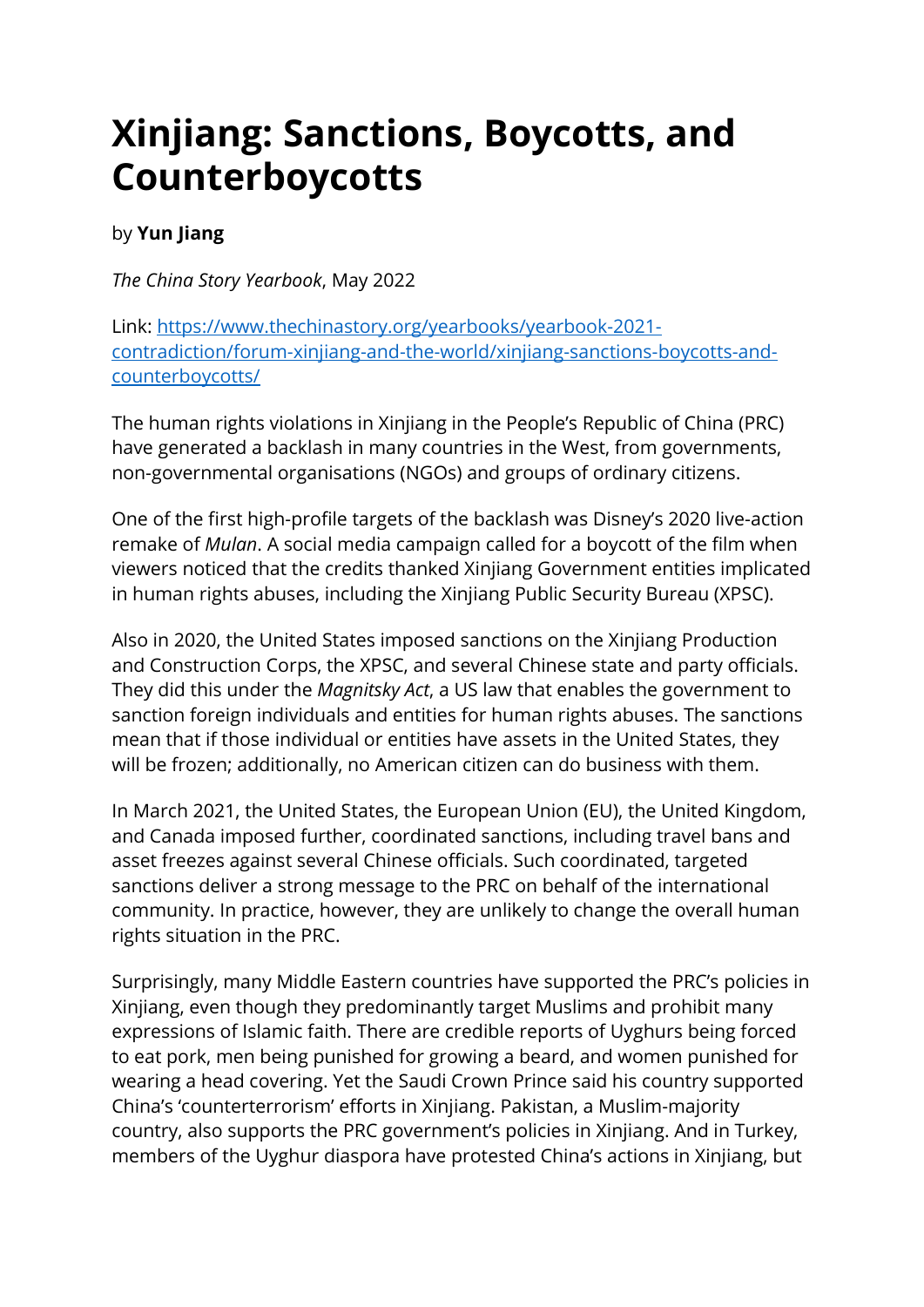the Turkish President has emphasised his respect for China's sovereignty on this issue.

In retaliation for the coordinated sanctions by the four Western jurisdictions, the PRC imposed countersanctions in the same month. From its perspective, any form of sanction against its government or the Communist Party of China (CPC) constitutes unacceptable interference in China's internal affairs and necessitates retaliation. However, unlike the list of US, EU, UK, and Canadian targets, the PRC has sanctioned individuals who are not government officials or politicians, including NGOs.

Among those sanctioned by the PRC are two scholars who work on Xinjiang, Adrian Zens, a German researcher, and Jo Smith Finley, an academic from the United Kingdom. Both have published research on the human rights situation of non-Han people in Xinjiang. Also sanctioned is the German think tank the Mercator Institute for China Studies, which has published reports on human rights in the PRC, including one on 'China's coercive policies in Xinjiang and what Europe should do about them'. The PRC Government accused them and others of harming 'China's sovereignty and interests and maliciously spread[ing] lies and disinformation'  $\frac{1}{1}$ 

The sanctions targeting researchers working on China may shape future research choices among academics. Even before this round of sanctions, researchers in the China field generally, not just on Xinjiang and other politically sensitive areas such as Tibet, were already facing an increasingly restrictive and sometimes hostile working environment. Chinese authorities have made historical archives increasingly inaccessible to outsiders. Fieldwork has become risky, and it is harder for researchers to find interviewees who are willing to respond. The PRC Government has also become more reluctant to issue visas for researchers whose work may reflect negatively on the government or the CPC. The rise of 'hostage diplomacy' (see Forum, 'Controversial High-Profile Detention and Prosecution of Foreigners', pp.35–38) lends another layer of anxiety, especially to any research that might be construed as touching on the national interest — the definition of which is widening all the time. Such restrictions — explicit and implicit — on scholarly research and exchange may discourage people from pursuing China studies, leading to less-nuanced understanding of China overseas.

Apart from the Magnitsky sanctions, the United States banned all cotton and tomato imports from Xinjiang starting in January 2021, citing concerns about the use of forced labour. In March, 'supporting Xinjiang cotton' 支持新疆棉花 became a viral movement on Chinese social media, leading to a boycott of several foreign clothing brands, from H&M to Burberry. Many celebrities including actors Yang Mi 杨幂, Dilraba Dilmurat (of Uyghur ethnicity) and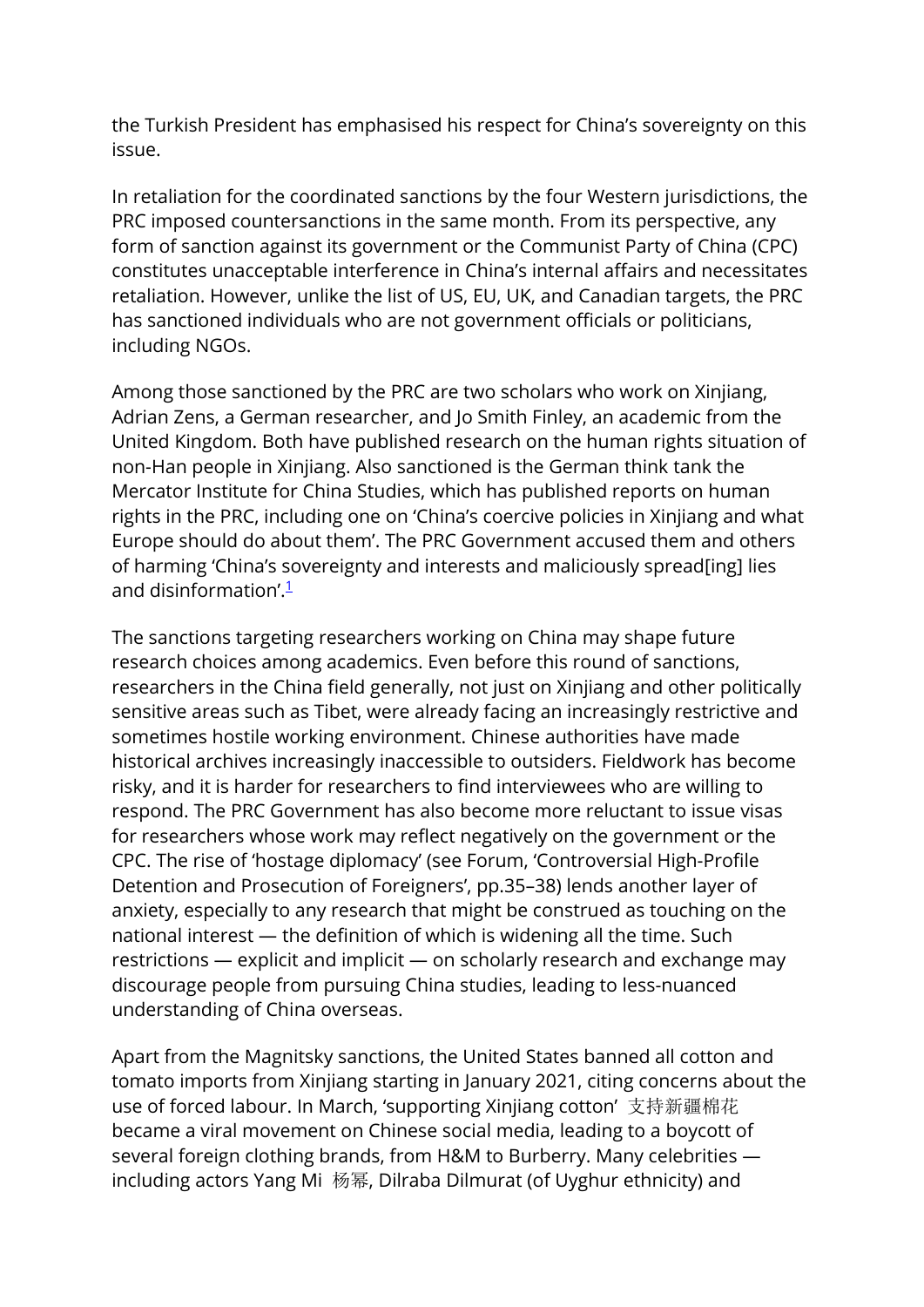Angelababy 楊穎 — joined in by ending their relationship with Adidas. These boycotts have also led to the logos of these companies being blurred out on Chinese TV programs.

It was a Weibo post from the Communist Youth League that instigated this round of popular boycotts. The post appeared on 24 March, two days after the US-led coordinated sanctions were announced, and republished a September 2020 statement by Swedish multinational clothing retailer H&M that it was 'deeply concerned' by reports of forced labour in Xinjiang and would not source cotton from there. $2$  Sweden, as part of the European Union, was one of the jurisdictions sanctioning China.

Many Chinese consumers were genuinely angry that Western brands were boycotting Xinjiang cotton and called for 'support for Xinjiang cotton'. However, this may largely be attributed to the way the Party has framed the issue, as one of Western hostility to China and interference in Chinese internal affairs. The underlying reasons companies were boycotting Xinjiang cotton were never fully explained as the Party heavily censors information about its policies in Xinjiang. At the same time, the social media accounts of the PRC Government promote sleekly produced videos about how great life is in the region. Therefore, the narrative of Western hostility to a rising China may appear credible to many.

Some Chinese citizens have tried to voice their support for 'Xinjiang people' online, $\frac{3}{2}$  but were censored and their accounts banned, along with any discussion of the real reasons for the boycott.

For foreign companies operating in the PRC, not using suppliers in Xinjiang allows them to exhibit corporate social responsibility, comply with modern antislavery laws and enhance their global reputation, and sales. On the other hand, Japanese retailer Muji has promoted its use of Xinjiang cotton, which ensures its reputation and sales in China. Ultimately, businesses have had to choose where their values (and markets) lie.

In June 2021, in response to both Xinjiang-related sanctions and US sanctions on Chinese technology companies, the PRC enacted the Anti–Foreign Sanctions Law (AFSL). The Party perceives foreign sanctions as a form of interference that must be countered to preserve 'national sovereignty' and the country's 'development interests'. $\frac{4}{7}$ 

Parts of the AFSL mirror aspects of the European Union's Blocking Statute, which prohibits EU citizens and companies from direct or indirect compliance with foreign laws; currently all the items on the specified list are related to US sanctions on Cuba and Iran. The EU statute does not recognise the 'extraterritorial application of laws adopted by third countries', considering such